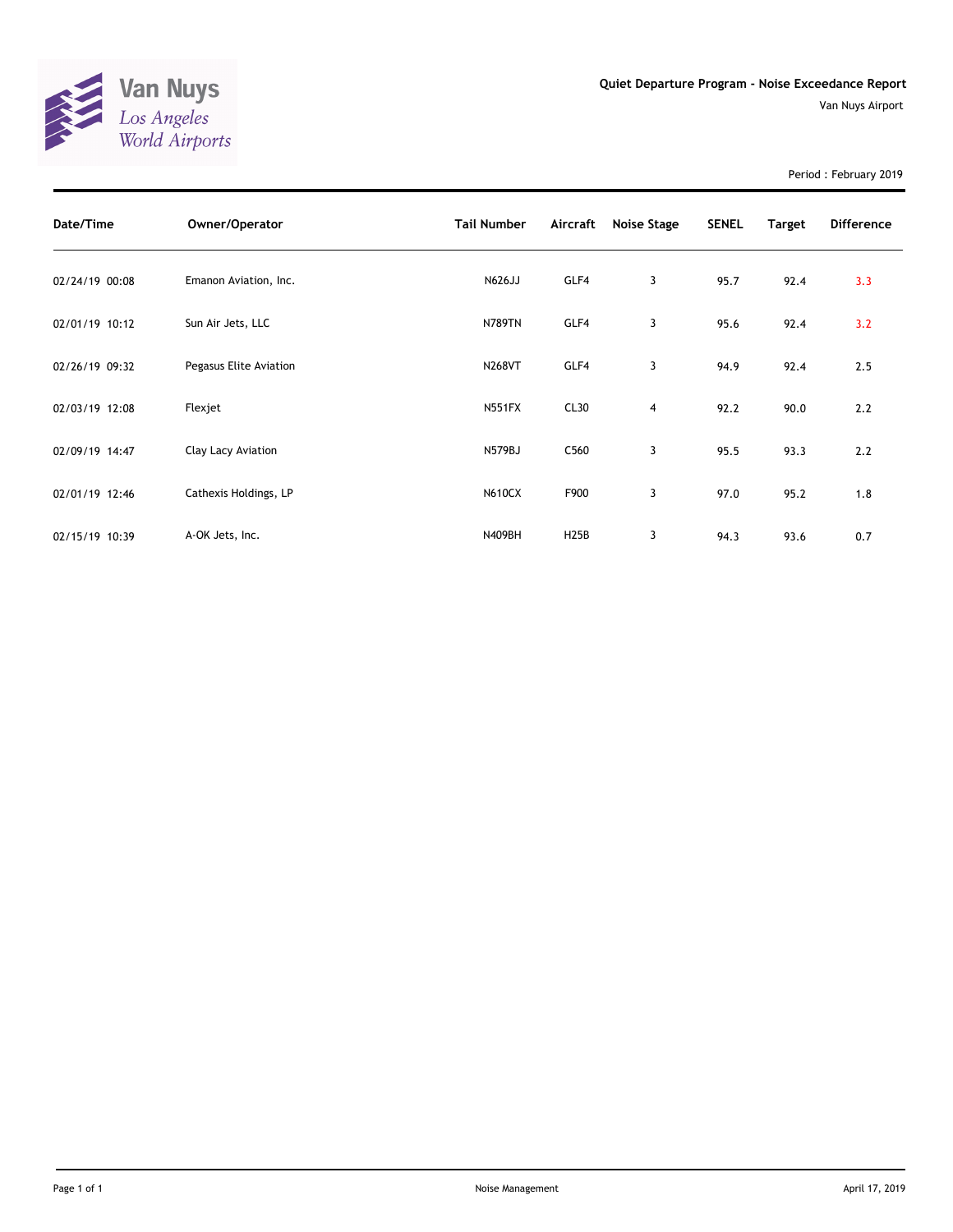

Period : February 2019

| Owner/Operator                                      | <b>Departures Exceeding</b><br><b>Target Noise Level</b> | <b>Total Southbound</b><br><b>Jet Departures</b> |
|-----------------------------------------------------|----------------------------------------------------------|--------------------------------------------------|
| Cathexis Holdings, LP                               | 1                                                        | 1                                                |
| Emanon Aviation, Inc.                               | $\mathbf{1}$                                             | 1                                                |
| A-OK Jets, Inc.                                     | 1                                                        | 2                                                |
| Sun Air Jets, LLC                                   | 1                                                        | 24                                               |
| Pegasus Elite Aviation                              |                                                          | 41                                               |
| Clay Lacy Aviation                                  | 1                                                        | 46                                               |
| Flexjet                                             | $\mathbf{1}$                                             | 62                                               |
| 214BM, LLC                                          | 0                                                        | $\mathbf{1}$                                     |
| 45-501, LLC                                         | 0                                                        | 1                                                |
| Academi                                             | 0                                                        | 1                                                |
| ACD Aviation Services, GmbH                         | 0                                                        |                                                  |
| ACI Jet                                             | 0                                                        |                                                  |
| Advanced Air, LLC                                   | 0                                                        |                                                  |
| Aero Jet Services, LLC                              | 0                                                        |                                                  |
| Aerolineas Ejecutivas, SA de CV                     | 0                                                        |                                                  |
| Aeromexico                                          | 0                                                        |                                                  |
| Air Rutter International DBA JetFlite International | 0                                                        |                                                  |
| Air7, LLC                                           | 0                                                        |                                                  |
| <b>Airway Charter Services</b>                      | 0                                                        |                                                  |
| AJM Air, LLC                                        | 0                                                        |                                                  |
| Alexander Aviation, LLC                             | 0                                                        |                                                  |
| Alpha Bravo Aviation, LLC                           | 0                                                        |                                                  |
| ALTA FLIGHTS (Charters) Inc.                        | 0                                                        |                                                  |
| American Resources                                  | 0                                                        |                                                  |
| Andrew Bettis Aviation                              | 0                                                        |                                                  |
| AOSky Corporation                                   | 0                                                        |                                                  |
| <b>ASPAMIA LLC</b>                                  | 0                                                        |                                                  |
| ATLAS AIR Inc.                                      | 0                                                        |                                                  |
| Avalon Capital Group, LLC                           | 0                                                        |                                                  |
| Aviation Advisor, Inc.                              | 0                                                        |                                                  |
| Aviation Leasing Group, Inc.                        | 0                                                        |                                                  |
| Avion Zito, LLC                                     | 0                                                        | 1                                                |
| Banc of America Leasing & Capital, LLC              | 0                                                        | 1                                                |
| Bankair                                             | 0                                                        |                                                  |
| Beverly Hills Exotic Collection, LLC                | 0                                                        |                                                  |
| Bindley Aviation, LLC                               | 0                                                        |                                                  |
| BIZAV AIRCRAFT MANAGEMENT LLC                       | 0                                                        |                                                  |
| BLUE HORSESHOE ENTERPRISES LLC                      | 0                                                        |                                                  |
| Canyon Partners, LLC                                | 0                                                        |                                                  |
| CAPITAL CHALLENGE LLC                               | 0                                                        |                                                  |
| Cargojet Airways                                    | 0                                                        | 1                                                |

The Van Nuys Airport Fly Friendly - Quiet Departure Program asks that operators of jet aircraft use manufacturer's or NBAA quiet departure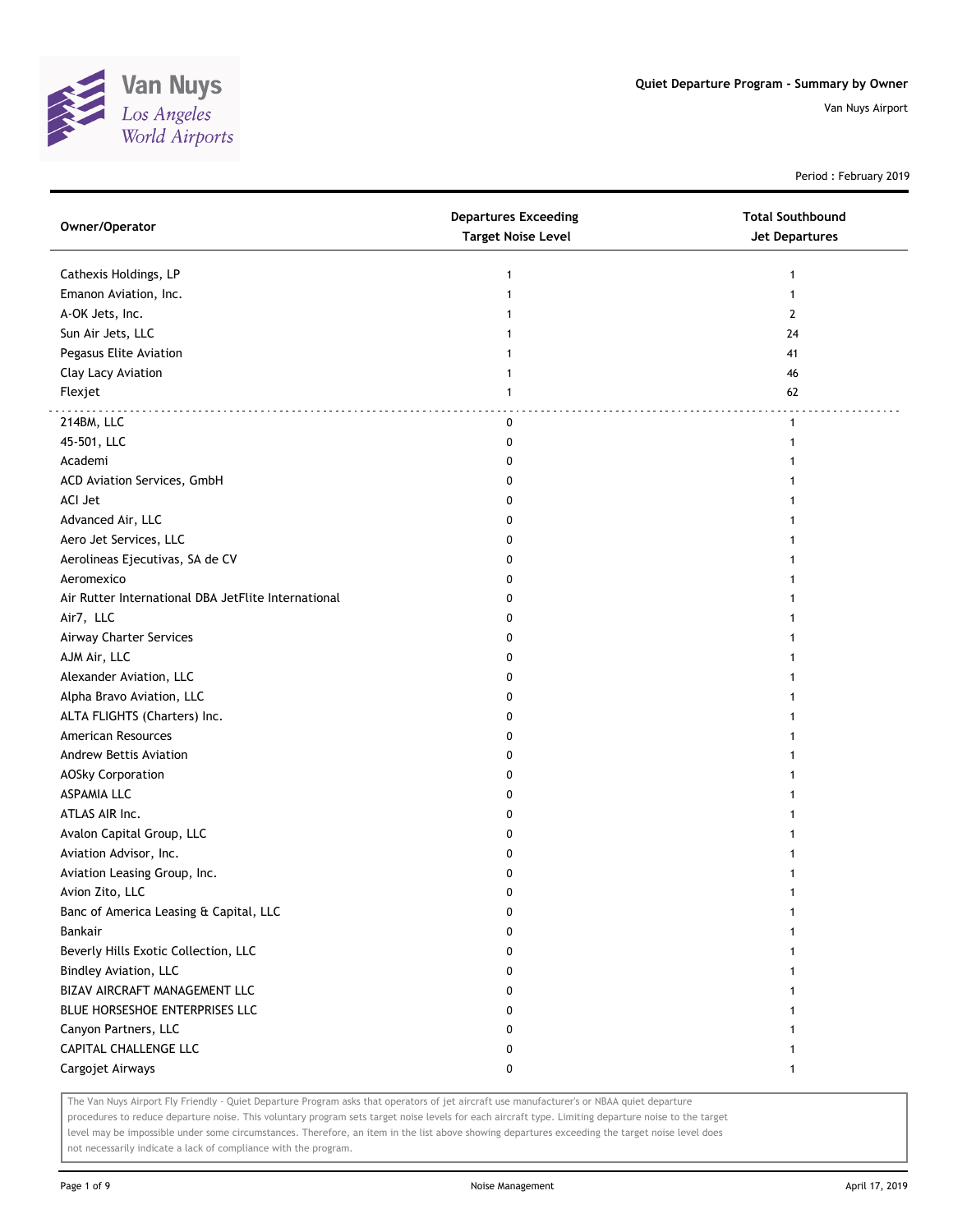

Period : February 2019

| Owner/Operator                    | <b>Departures Exceeding</b><br><b>Target Noise Level</b> | <b>Total Southbound</b><br>Jet Departures |
|-----------------------------------|----------------------------------------------------------|-------------------------------------------|
| Castine Airways, LLC              | 0                                                        | 1                                         |
| CENTENNIAL FLIGHT CENTRE Ltd      | 0                                                        |                                           |
| Century Jets                      | 0                                                        |                                           |
| CH Management Services, LLC       | 0                                                        |                                           |
| Chantilly Air, Inc.               | 0                                                        |                                           |
| Charter Airlines, LLC             | 0                                                        |                                           |
| Chartright Air                    | 0                                                        |                                           |
| Chatfield Air Ambulance, Inc.     | 0                                                        |                                           |
| <b>Cirrus Aviation Services</b>   | 0                                                        | 1                                         |
| <b>CIRRUS DESIGN CORP</b>         | 0                                                        |                                           |
| Citation N554MB, LLC              | 0                                                        |                                           |
| CitationAir                       | 0                                                        |                                           |
| Clearwater Fine Foods, Inc.       | 0                                                        |                                           |
| Cohen Aviation Leasing, LLC       | 0                                                        |                                           |
| CommScope Inc of North Carolina   | 0                                                        |                                           |
| Contour Aviation                  | 0                                                        |                                           |
| Conyan Aviation Inc               | 0                                                        | 1                                         |
| <b>CPRE LLC</b>                   | 0                                                        | 1                                         |
| <b>CROCKETT AVIATION INC</b>      | 0                                                        | 1                                         |
| CTP Aviation, LLC                 | 0                                                        |                                           |
| Culbertson Aviation, LLC          | 0                                                        |                                           |
| DAT-II LLC                        | 0                                                        |                                           |
| DeBritton Aviation, Ltd.          | 0                                                        |                                           |
| DELAWARE TRUST CO TRUSTEE         | 0                                                        | 1                                         |
| DT Equipment Leasing, LLC         | 0                                                        | 1                                         |
| East Coast Jets, Inc.             | 0                                                        | 1                                         |
| Eclipse 231, LLC                  | 0                                                        | 1                                         |
| EJS EXECUTIVE JET SHARES II INC   | 0                                                        | 1                                         |
| ELI'S BREAD (ELI ZABAR) INC       | 0                                                        | 1                                         |
| Emily Aviation, LLC               | 0                                                        |                                           |
| ExcelAire Service, Inc.           | 0                                                        |                                           |
| ExcelAire, LLC                    | 0                                                        |                                           |
| Exclusive Jets, LLC               | 0                                                        |                                           |
| Executive Flight Solutions, LLC   | 0                                                        |                                           |
| Executive Jet Management          | 0                                                        |                                           |
| <b>ExpressJet Airlines</b>        | 0                                                        |                                           |
| Falcon 900, LLC                   | 0                                                        |                                           |
| <b>FE 5070 LLC</b>                | 0                                                        |                                           |
| FELTON HOLDINGS2 LLC              | 0                                                        |                                           |
| Fidelity National Financial, Inc. | 0                                                        | 1                                         |
| FirstFlight                       | 0                                                        | 1                                         |

The Van Nuys Airport Fly Friendly - Quiet Departure Program asks that operators of jet aircraft use manufacturer's or NBAA quiet departure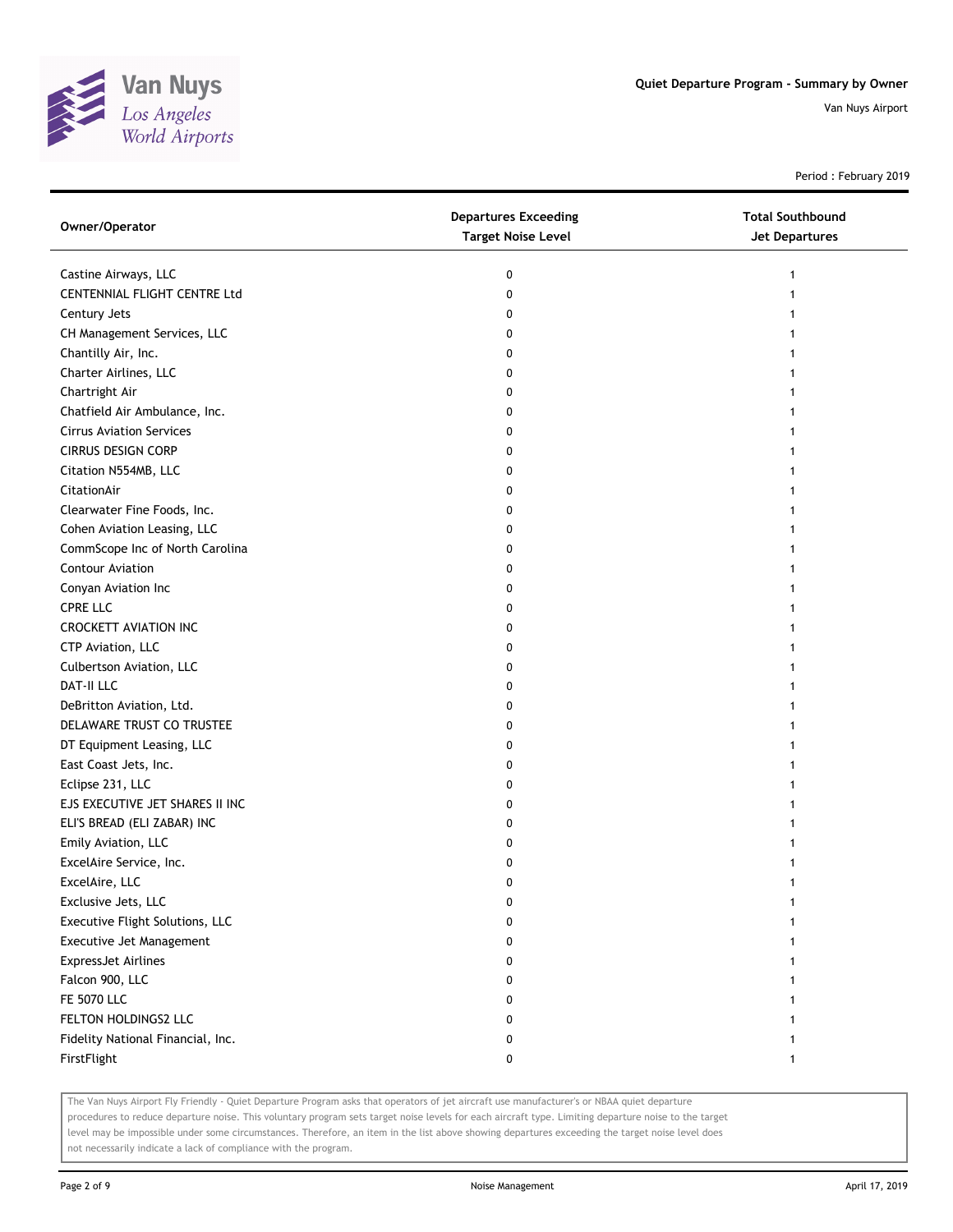

Period : February 2019

| Owner/Operator                                  | <b>Departures Exceeding</b><br><b>Target Noise Level</b> | <b>Total Southbound</b><br><b>Jet Departures</b> |
|-------------------------------------------------|----------------------------------------------------------|--------------------------------------------------|
| Fleet Unlimited, Inc.                           | 0                                                        | 1                                                |
| FLEXJET LLC                                     | 0                                                        |                                                  |
| Flight Venture, LLC                             | 0                                                        |                                                  |
| Flying Cats Air, LLC                            | 0                                                        |                                                  |
| Front Range Radiation Oncology, PC              | 0                                                        |                                                  |
| <b>GAMA AVIATION Ltd</b>                        | 0                                                        |                                                  |
| Gama Charters, Inc.                             | 0                                                        |                                                  |
| <b>GC AIR LLC</b>                               | 0                                                        |                                                  |
| Giostyle                                        | 0                                                        |                                                  |
| Golden State Jet, LLC                           | 0                                                        |                                                  |
| Goshen Air Center, Inc.                         | 0                                                        |                                                  |
| <b>GRECH AIR LLC</b>                            | 0                                                        |                                                  |
| Green Chair Productions, Inc.                   | 0                                                        |                                                  |
| Guthy-Renker Aviation, LLC                      | 0                                                        |                                                  |
| Haven Jet, LLC                                  | 0                                                        |                                                  |
| Hop-A-Jet Worldwide Jet Charter                 | 0                                                        |                                                  |
| International Jet, LLC                          | 0                                                        |                                                  |
| Irongate Air, LLC                               | 0                                                        |                                                  |
| Ivanhoe Capital Aviation, LLC                   | 0                                                        |                                                  |
| J.W. Childs Associates, LP                      | 0                                                        |                                                  |
| JACK HENRY & ASSOCIATES INC                     | 0                                                        |                                                  |
| JDHIM-XLS LLC                                   | 0                                                        |                                                  |
| JEFFERSON COUNTY SHERIFFS OFFICE                | 0                                                        |                                                  |
| JET FORCE V LLC                                 | 0                                                        |                                                  |
| Jet Logistics, Inc.                             | 0                                                        |                                                  |
| Jet Management Associates, LLC                  | 0                                                        |                                                  |
| JETBLUE AIRWAYS Corp.                           | 0                                                        |                                                  |
| Jordgrant1521, LLC                              | 0                                                        |                                                  |
| JR REAL ESTATE LLC                              | 0                                                        |                                                  |
| JS Jet IV, LLC                                  | 0                                                        |                                                  |
| JS JET V LLC                                    | 0                                                        |                                                  |
| JWC Interests, LLC                              | 0                                                        |                                                  |
| KAPLAN MICHAEL R                                | 0                                                        |                                                  |
| <b>KLM</b>                                      | 0                                                        |                                                  |
| <b>Landmark Aviation</b>                        | 0                                                        |                                                  |
| Landmark Aviation Aircraft Management & Charter | 0                                                        |                                                  |
| LFG Aviation 4 Inc                              | 0                                                        |                                                  |
| <b>LIBRA AIR INC</b>                            | 0                                                        |                                                  |
| Live Oak Banking Company                        | 0                                                        |                                                  |
| LOST HIGHWAY TOURING INC                        | 0                                                        |                                                  |
| Majestic Jet, Inc.                              | 0                                                        | 1                                                |

The Van Nuys Airport Fly Friendly - Quiet Departure Program asks that operators of jet aircraft use manufacturer's or NBAA quiet departure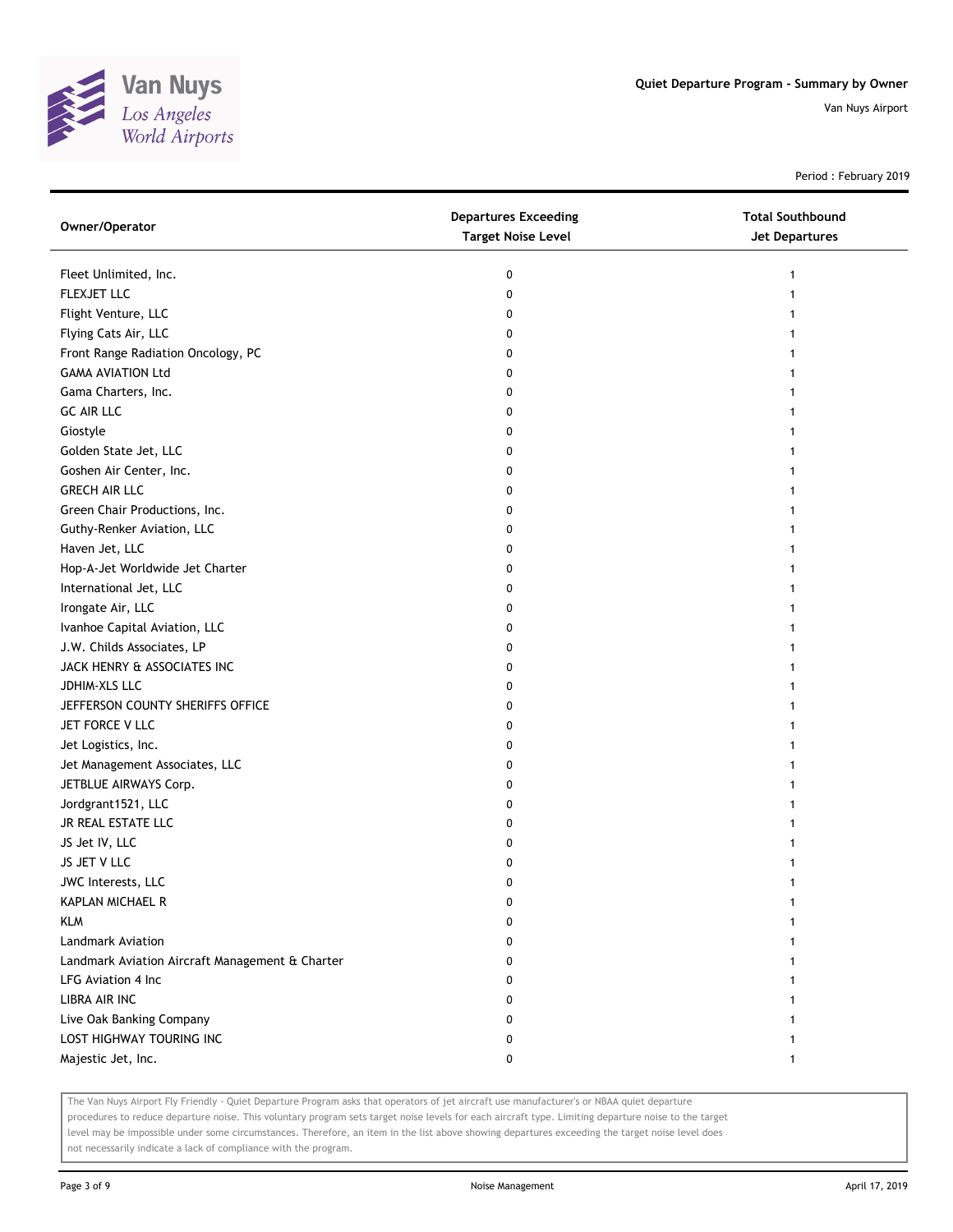

Period : February 2019

| Owner/Operator                    | <b>Departures Exceeding</b><br><b>Target Noise Level</b> | <b>Total Southbound</b><br><b>Jet Departures</b> |
|-----------------------------------|----------------------------------------------------------|--------------------------------------------------|
| Mattias Transport, LLC            | 0                                                        | 1                                                |
| Maverick Air II, LLC              | 0                                                        |                                                  |
| Mayo Aviation Inc                 | 0                                                        |                                                  |
| McGilvra Management Services, LLC | 0                                                        |                                                  |
| Med Air, LLC                      | 0                                                        |                                                  |
| Meisner Aircraft Inc              | 0                                                        |                                                  |
| Meridian Air Charter              | 0                                                        |                                                  |
| Merle Norman Cosmetics, Inc.      | 0                                                        |                                                  |
| METER SKY LLC                     | 0                                                        | 1                                                |
| <b>MGM Resorts International</b>  | 0                                                        |                                                  |
| Mike Post Productions, Inc.       | 0                                                        |                                                  |
| MTS Leasing, LLC                  | 0                                                        |                                                  |
| Mueller Industries, Inc.          | 0                                                        |                                                  |
| N525ML LLC                        | 0                                                        |                                                  |
| <b>NEXjet Corporation</b>         | 0                                                        |                                                  |
| NEXTANT AEROSPACE LLC             | 0                                                        |                                                  |
| Norman Aircraft Leasing, Inc.     | 0                                                        |                                                  |
| NORTH COAST AVIATION              | 0                                                        |                                                  |
| <b>NV510 LLC</b>                  | 0                                                        |                                                  |
| Pacific Coast Jet, LLC            | 0                                                        |                                                  |
| Pacific Legacy, LLC               | 0                                                        |                                                  |
| Pittco Aviation, Inc.             | 0                                                        |                                                  |
| Plukair Texas, LLC                | 0                                                        |                                                  |
| Polar Bear Express, LLC           | 0                                                        |                                                  |
| Premier Jets, Inc.                | 0                                                        |                                                  |
| Princely Jets                     | 0                                                        |                                                  |
| Private Jets, Inc.                | 0                                                        |                                                  |
| Professional Jet, Inc.            | 0                                                        |                                                  |
| Rainbow Aviation, Ltd.            | 0                                                        |                                                  |
| RAIR Air, LLC                     | 0                                                        |                                                  |
| Raynemen, LLC                     | 0                                                        |                                                  |
| REINA CAPITAL LLC                 | 0                                                        |                                                  |
| RLB HOLDINGS TRANSPORTATION LLC   | 0                                                        |                                                  |
| RYDELL AVIATION LLC               | 0                                                        |                                                  |
| SAIR LLC                          | 0                                                        |                                                  |
| Sands Aviation, LLC               | 0                                                        |                                                  |
| Scott, D. Gregory                 | 0                                                        |                                                  |
| SEVASTOPOL-AVIA Ltd               | 0                                                        |                                                  |
| SIMON WILLIAM SCOTT               | 0                                                        |                                                  |
| SLFJR Holdings, LLC               | 0                                                        |                                                  |
| South Aviation, Inc.              | 0                                                        | 1                                                |

The Van Nuys Airport Fly Friendly - Quiet Departure Program asks that operators of jet aircraft use manufacturer's or NBAA quiet departure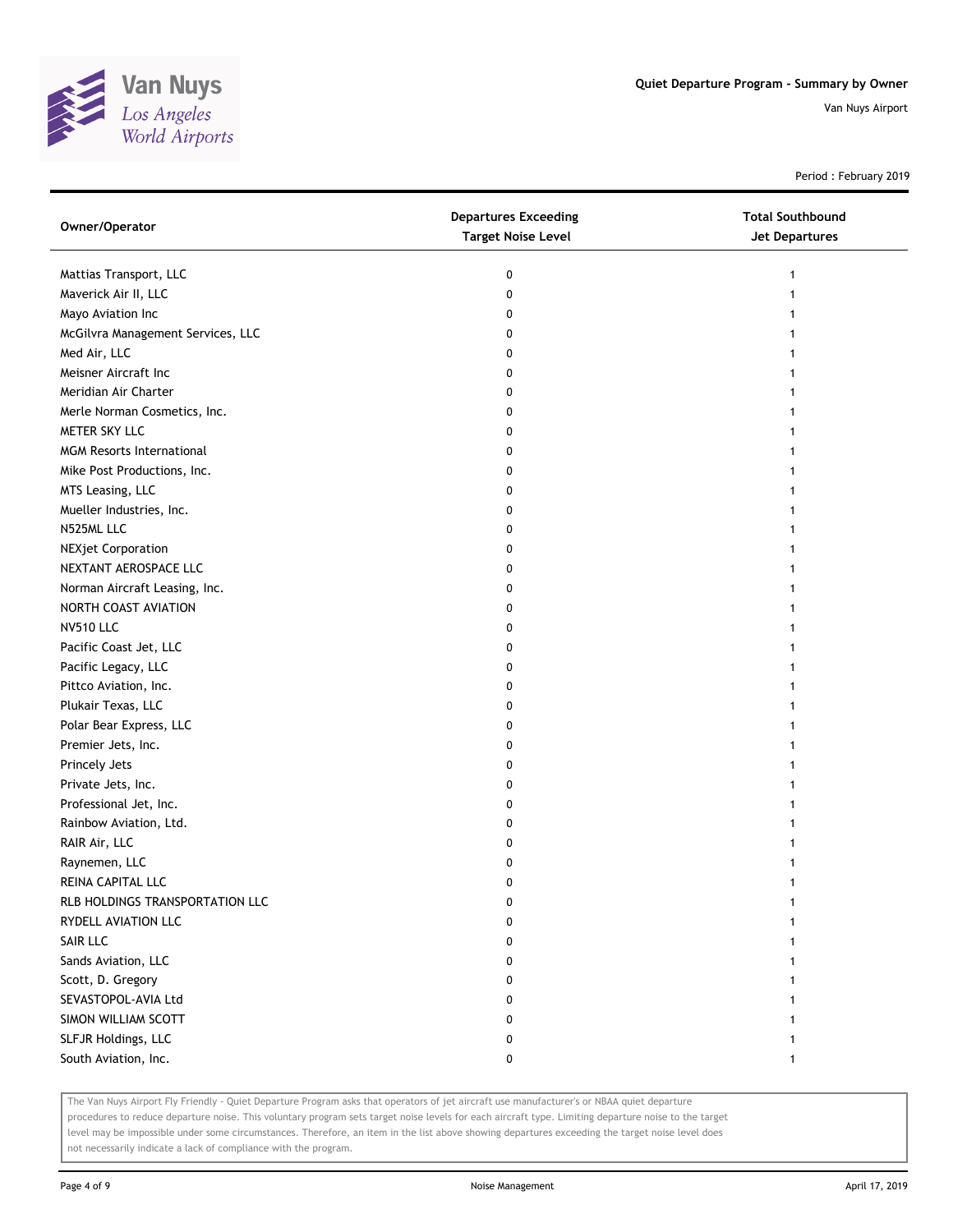

Period : February 2019

| Owner/Operator                              | <b>Departures Exceeding</b><br><b>Target Noise Level</b> | <b>Total Southbound</b><br><b>Jet Departures</b> |
|---------------------------------------------|----------------------------------------------------------|--------------------------------------------------|
| Southwest Aircraft Charter, LC              | 0                                                        |                                                  |
| Sprockets Excel, LLC                        | 0                                                        |                                                  |
| SUNRISE/RED RIVER LLC                       | 0                                                        |                                                  |
| <b>SWCR LLC</b>                             | 0                                                        |                                                  |
| Talon Air, Inc.                             | 0                                                        |                                                  |
| TANGO WHISKEY AVIATION LLC                  | 0                                                        |                                                  |
| Taughannock Aviation Corp                   | 0                                                        |                                                  |
| Terra Dulce, LLC                            | 0                                                        |                                                  |
| TETON AVIATION LLC                          | 0                                                        |                                                  |
| TEXTRON FINANCIAL CORP                      | 0                                                        |                                                  |
| The JD Russell Company                      | 0                                                        |                                                  |
| THOMAS WEISEL INVESTMENT MANAGEMENT INC     | 0                                                        |                                                  |
| <b>TVPX Aircraft Solutions Inc. Trustee</b> | 0                                                        |                                                  |
| U-Haul of Oregon                            | 0                                                        |                                                  |
| United Medical Devices, LLC                 | 0                                                        |                                                  |
| Valley Logistics, LLC                       | 0                                                        |                                                  |
| VCSGV, LLC                                  | 0                                                        |                                                  |
| Vela Flight, LLC                            | 0                                                        |                                                  |
| Wanger Jones Helsley PC                     | 0                                                        |                                                  |
| West Air (USA)                              | 0                                                        |                                                  |
| Williams Communities, LLC                   | 0                                                        |                                                  |
| WILMINGTON TRUST CO TRUSTEE                 | 0                                                        |                                                  |
| Wilshire Associates, Inc.                   | 0                                                        |                                                  |
| Windsor Jet Management                      | 0                                                        |                                                  |
| XOJET Inc                                   | 0                                                        |                                                  |
| <b>Alerion Aviation</b>                     | 0                                                        | 2                                                |
| ATI Jet, Inc.                               | 0                                                        | 2                                                |
| <b>Aviation Consultants</b>                 | 0                                                        | 2                                                |
| AZ CHARTERS LLC                             | 0                                                        | 2                                                |
| Calvin Klein Studio, LLC                    | 0                                                        | 2                                                |
| Capital City Jet Center, Inc.               | 0                                                        | 2                                                |
| Channel Island Aviation, Inc.               | 0                                                        | 2                                                |
| CJ LEASING SERVICES LLC                     | U                                                        | $\mathcal{L}_{\mathcal{L}}$                      |
| Corporate Air, LLC                          | 0                                                        | 2                                                |
| Corporate Flight Management                 | 0                                                        | 2                                                |
| Delux Public Charter, LLC                   | 0                                                        | 2                                                |
| Execuflight, Inc.                           | 0                                                        | 2                                                |
| Executive AirShare LLC                      | 0                                                        | 2                                                |
| <b>FE 5608 LLC</b>                          | 0                                                        | 2                                                |
| Flight Options LLC                          | 0                                                        | 2                                                |
| Flightcraft                                 | 0                                                        | $\mathbf{2}$                                     |

The Van Nuys Airport Fly Friendly - Quiet Departure Program asks that operators of jet aircraft use manufacturer's or NBAA quiet departure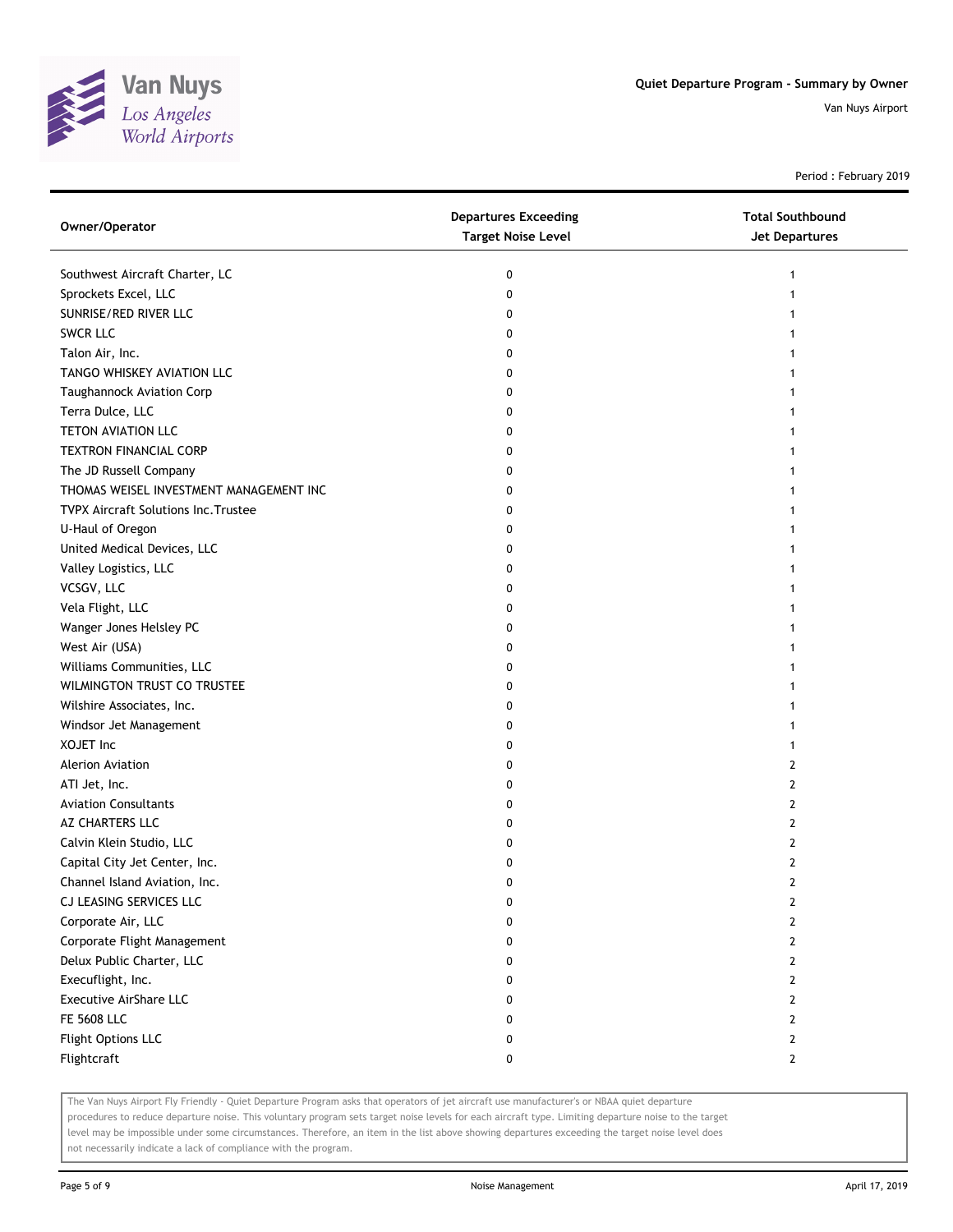

Period : February 2019

| Owner/Operator                         | <b>Departures Exceeding</b><br><b>Target Noise Level</b> | <b>Total Southbound</b><br><b>Jet Departures</b> |
|----------------------------------------|----------------------------------------------------------|--------------------------------------------------|
| Flightexec                             | 0                                                        | $\mathbf{2}$                                     |
| G1307 LLC                              | 0                                                        | $\mathbf{2}$                                     |
| <b>GULFSTREAM AEROSPACE CORP</b>       | 0                                                        | 2                                                |
| Hawker RC19, LLC                       | 0                                                        | $\overline{2}$                                   |
| Hotel Delta, LLC                       | 0                                                        | $\overline{2}$                                   |
| Jet Link Investments, Inc.             | 0                                                        | $\overline{2}$                                   |
| Jet Methods                            | 0                                                        | $\mathbf{2}$                                     |
| Jet Ready                              | 0                                                        | 2                                                |
| Jet Set Aircraft, Inc.                 | 0                                                        | $\overline{2}$                                   |
| Jetsmart Inc                           | 0                                                        | $\overline{2}$                                   |
| Jim Falk Lexus of Beverly Hills        | 0                                                        | $\mathbf{2}$                                     |
| JULIETT KILO LLC                       | 0                                                        | $\overline{2}$                                   |
| Kaiser Air                             | 0                                                        | $\mathbf{2}$                                     |
| LD SERVICES LLC                        | 0                                                        | $\mathbf{2}$                                     |
| Leveled Wings, LLC                     | 0                                                        | $\mathbf{2}$                                     |
| MAC Aircraft Sales, LLC                | 0                                                        | 2                                                |
| Malibu Consulting, Ltd.                | 0                                                        | $\mathbf{2}$                                     |
| Michigan Appearances, LLC              | 0                                                        | $\mathbf{2}$                                     |
| N36MU, LLC                             | 0                                                        | 2                                                |
| NC Aviation, Inc.                      | 0                                                        | 2                                                |
| Pacific Coast Jet Charter, Inc.        | 0                                                        | 2                                                |
| Presidential Aviation, Inc.            | 0                                                        | 2                                                |
| Red Light Management                   | 0                                                        | $\overline{2}$                                   |
| Resort Services Group, LLC             | 0                                                        | $\overline{2}$                                   |
| Sky One Holdings, LLC DBA Privaira     | 0                                                        | $\overline{2}$                                   |
| So Cal Flyers, LLC                     | 0                                                        | $\mathbf{2}$                                     |
| Strange Bird, Inc.                     | 0                                                        | $\overline{2}$                                   |
| Suburban Motors Company, Inc.          | 0                                                        | 2                                                |
| TAG Aviation (UK), Ltd.                | 0                                                        | $\mathbf{2}$                                     |
| Talon Air Inc                          | 0                                                        | $\overline{2}$                                   |
| TANNJETS AEROSPACE II LLC              | 0                                                        | 2                                                |
| Taughannock Aviation Corporation       | 0                                                        | $\mathbf{2}$                                     |
| <b>UPS Airlines</b>                    | U                                                        | L                                                |
| White Pint Two, LLC                    | 0                                                        | 2                                                |
| ZALA GROUP LLC                         | 0                                                        | 2                                                |
| <b>Bannert Air</b>                     | 0                                                        | 3                                                |
| BOMBARDIER BUSINESS JET SOLUTIONS Inc. | 0                                                        | 3                                                |
| Business Jet Managers, Inc.            | 0                                                        | 3                                                |
| CI Jets                                | 0                                                        | 3                                                |
| Executive Airlines, SL                 | 0                                                        | 3                                                |
| Flightworks                            | 0                                                        | 3                                                |

The Van Nuys Airport Fly Friendly - Quiet Departure Program asks that operators of jet aircraft use manufacturer's or NBAA quiet departure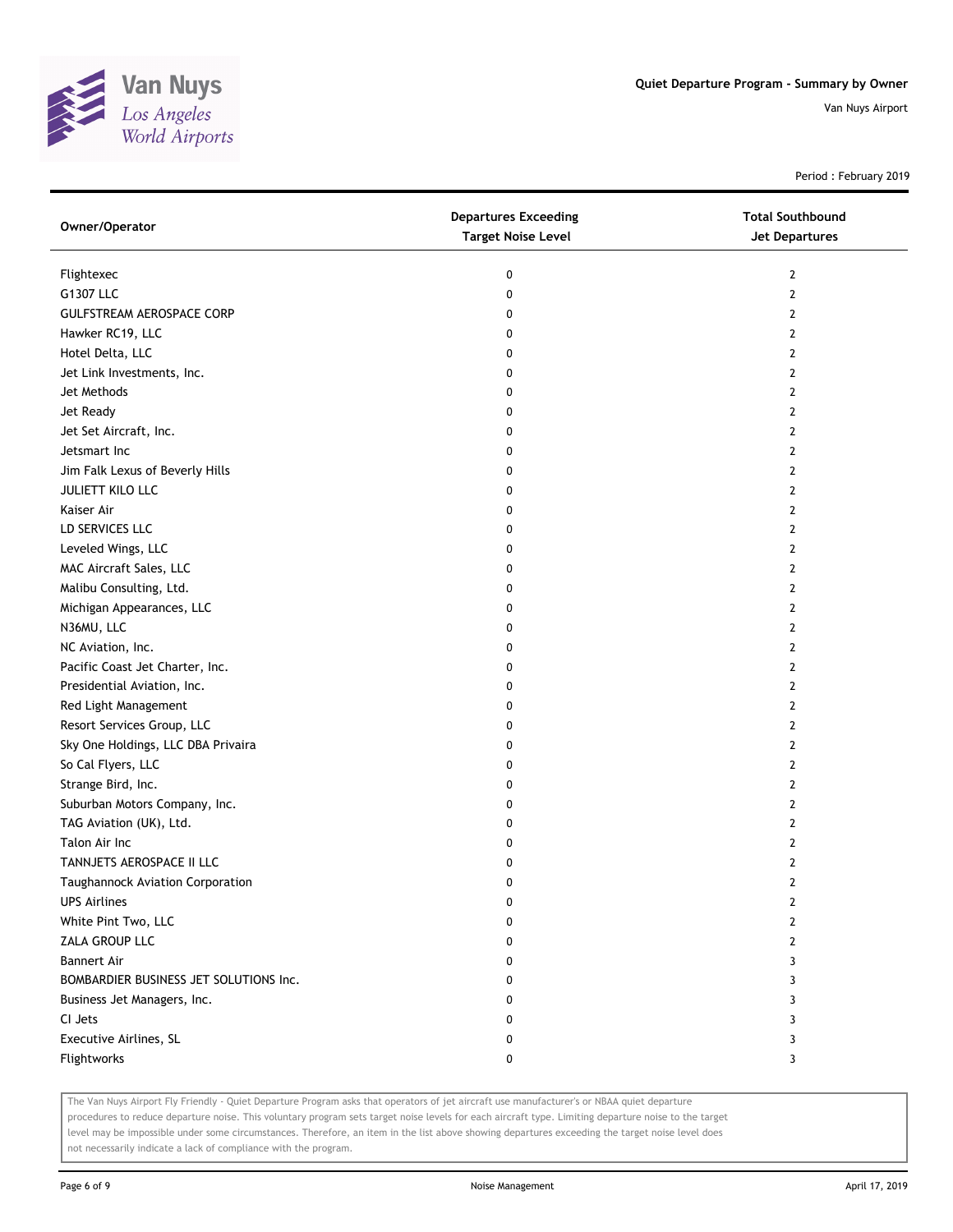

Period : February 2019

| Owner/Operator                      | <b>Departures Exceeding</b><br><b>Target Noise Level</b> | <b>Total Southbound</b><br>Jet Departures |
|-------------------------------------|----------------------------------------------------------|-------------------------------------------|
| <b>Grossman Company Properties</b>  | 0                                                        | 3                                         |
| Highlands Group, LLC                | 0                                                        | 3                                         |
| Jet Linx Aviation, LLC              | 0                                                        | 3                                         |
| Mountain Aviation, Inc              | 0                                                        | 3                                         |
| Mountain Aviation, Inc.             | 0                                                        | 3                                         |
| NCP FREEDOM LLC                     | 0                                                        | 3                                         |
| NETJETS AVIATION Inc.               | 0                                                        | 3                                         |
| NMH Aviation, Inc.                  | 0                                                        | 3                                         |
| <b>Oakmont Corporation</b>          | 0                                                        | 3                                         |
| OVG Aviation, LLC                   | 0                                                        | 3                                         |
| Richport Air, LLC                   | 0                                                        | 3                                         |
| SC Aviation, Inc                    | 0                                                        | 3                                         |
| Summit Aviation, Inc                | 0                                                        | 3                                         |
| Trans-Exec Air Service, Inc.        | 0                                                        | 3                                         |
| VistaJet Limited                    | 0                                                        | 3                                         |
| ALPHACRAFT AIR LLC                  | 0                                                        | 4                                         |
| <b>BANK OF UTAH TRUSTEE</b>         | 0                                                        | 4                                         |
| Cinco Air Charter, LLC              | 0                                                        | 4                                         |
| DIAMOND AIR LLC                     | 0                                                        |                                           |
| <b>Dumont Jets</b>                  | 0                                                        |                                           |
| GreenEagles, LLC                    | 0                                                        |                                           |
| IMT HOLDINGS MANAGEMENT CO LLC      | 0                                                        |                                           |
| Journey Aviation, LLC               | 0                                                        |                                           |
| Las Vegas Sands Corp.               | 0                                                        |                                           |
| Priester Aviation, LLC              | 0                                                        |                                           |
| TEXTRON AVIATION INC                | 0                                                        |                                           |
| TriPacific Managers, Inc.           | 0                                                        |                                           |
| TVPX AIRCRAFT SOLUTIONS INC TRUSTEE | 0                                                        |                                           |
| VLJ HA-420, LLC                     | 0                                                        |                                           |
| Westman Development, LLC            | 0                                                        |                                           |
| Club Jet                            | 0                                                        | 5                                         |
| <b>Executive Flight Services</b>    | 0                                                        | 5                                         |
| Jet Aviation Flight Services, Inc.  | 0                                                        | 5                                         |
| Millbrook Air                       | 0                                                        | 5                                         |
| NETJETS SALES INC                   | 0                                                        | 5                                         |
| Oynx Jet Group                      | 0                                                        | 5                                         |
| Paragon Transport Management, LLC   | 0                                                        | 5                                         |
| Rancho Pacific Holdings, LLC        | 0                                                        | 5                                         |
| Trans-Pacific Air Charter, LLC      | 0                                                        | 5                                         |
| Tutor-Saliba Corporation            | 0                                                        | 5                                         |
| West Coast Charters, LLC            | 0                                                        | 5                                         |

The Van Nuys Airport Fly Friendly - Quiet Departure Program asks that operators of jet aircraft use manufacturer's or NBAA quiet departure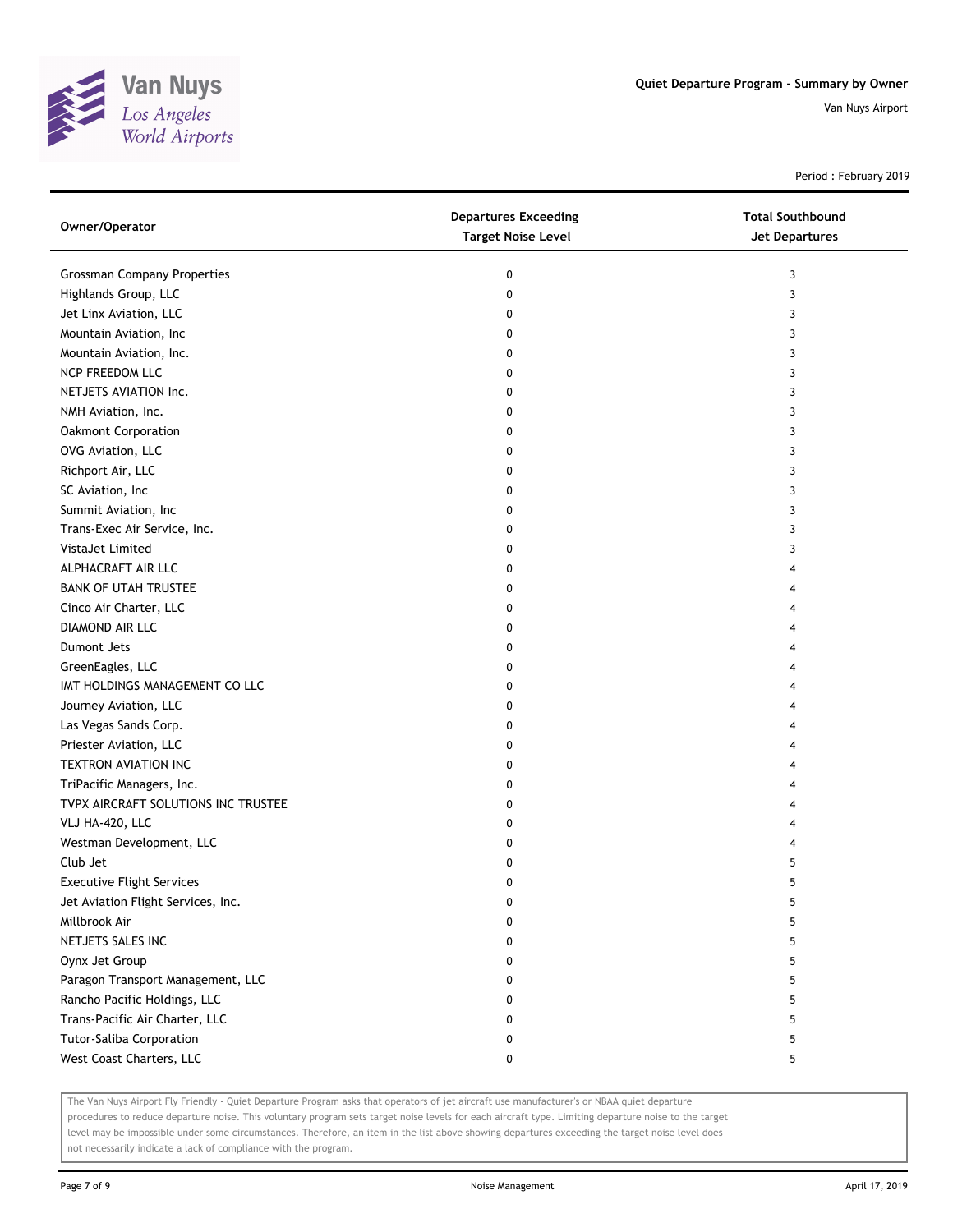

Period : February 2019

| Owner/Operator                   | <b>Departures Exceeding</b><br><b>Target Noise Level</b> | <b>Total Southbound</b><br><b>Jet Departures</b> |
|----------------------------------|----------------------------------------------------------|--------------------------------------------------|
| Delta Private Jets               | 0                                                        | 6                                                |
| Desert Jet, LLC                  | $\pmb{0}$                                                | 6                                                |
| Fair Wind Air Charter            | 0                                                        | 6                                                |
| <b>GODFREY JOHN F</b>            | 0                                                        | 6                                                |
| Regency Air, LLC                 | $\mathbf 0$                                              | 6                                                |
| Starjet, Inc.                    | 0                                                        | 6                                                |
| Cove Aviation Partners, LLC      | $\mathbf 0$                                              | $\overline{7}$                                   |
| <b>AVJET Corporation</b>         | $\Omega$                                                 | 8                                                |
| Flexjet LLC                      | $\mathbf 0$                                              | 8                                                |
| JF AVIATION LLC                  | $\mathbf 0$                                              | 8                                                |
| Wonderful Citrus Aviation        | $\mathbf 0$                                              | 8                                                |
| Executive Jet Management, Inc.   | 0                                                        | 9                                                |
| Hollister Aviation, LLC          | $\mathbf{0}$                                             | 9                                                |
| L & G Aviation, LLC              | $\mathbf{0}$                                             | 9                                                |
| Paragon Airways                  | 0                                                        | 9                                                |
| <b>Gama Aviation</b>             | $\mathbf 0$                                              | 10                                               |
| Latitude 33 Aviation, LLC        | $\mathbf 0$                                              | 10                                               |
| Solairus Aviation                | $\Omega$                                                 | 10                                               |
| <b>Flight Options</b>            | $\Omega$                                                 | 12                                               |
| Worldwide Jet Charter, Inc.      | $\Omega$                                                 | 13                                               |
| Worldwide Jet Charter, LLC       | $\mathbf 0$                                              | 13                                               |
| XCEL Jet Management, Inc.        | $\mathbf 0$                                              | 13                                               |
| FltPlan.com                      | $\mathbf 0$                                              | 15                                               |
| Jet Aviation Business Jets, Inc. | $\mathbf{0}$                                             | 15                                               |
| <b>STA Jets</b>                  | $\mathbf{0}$                                             | 18                                               |
| <b>JetSuite</b>                  | $\Omega$                                                 | 23                                               |
| Dreamline Aviation, LLC          | $\mathbf 0$                                              | 26                                               |
| Silver Air                       | $\mathbf 0$                                              | 29                                               |
| Chrysler Aviation, Inc.          | $\mathbf 0$                                              | 40                                               |
| Jet Edge International           | 0                                                        | 45                                               |
| XOJET, Inc.                      | $\Omega$                                                 | 45                                               |
| <b>NetJets</b>                   | $\mathbf 0$                                              | 236                                              |
| <b>UNKNOWN</b>                   | $\mathbf 0$                                              | 502                                              |

The Van Nuys Airport Fly Friendly - Quiet Departure Program asks that operators of jet aircraft use manufacturer's or NBAA quiet departure